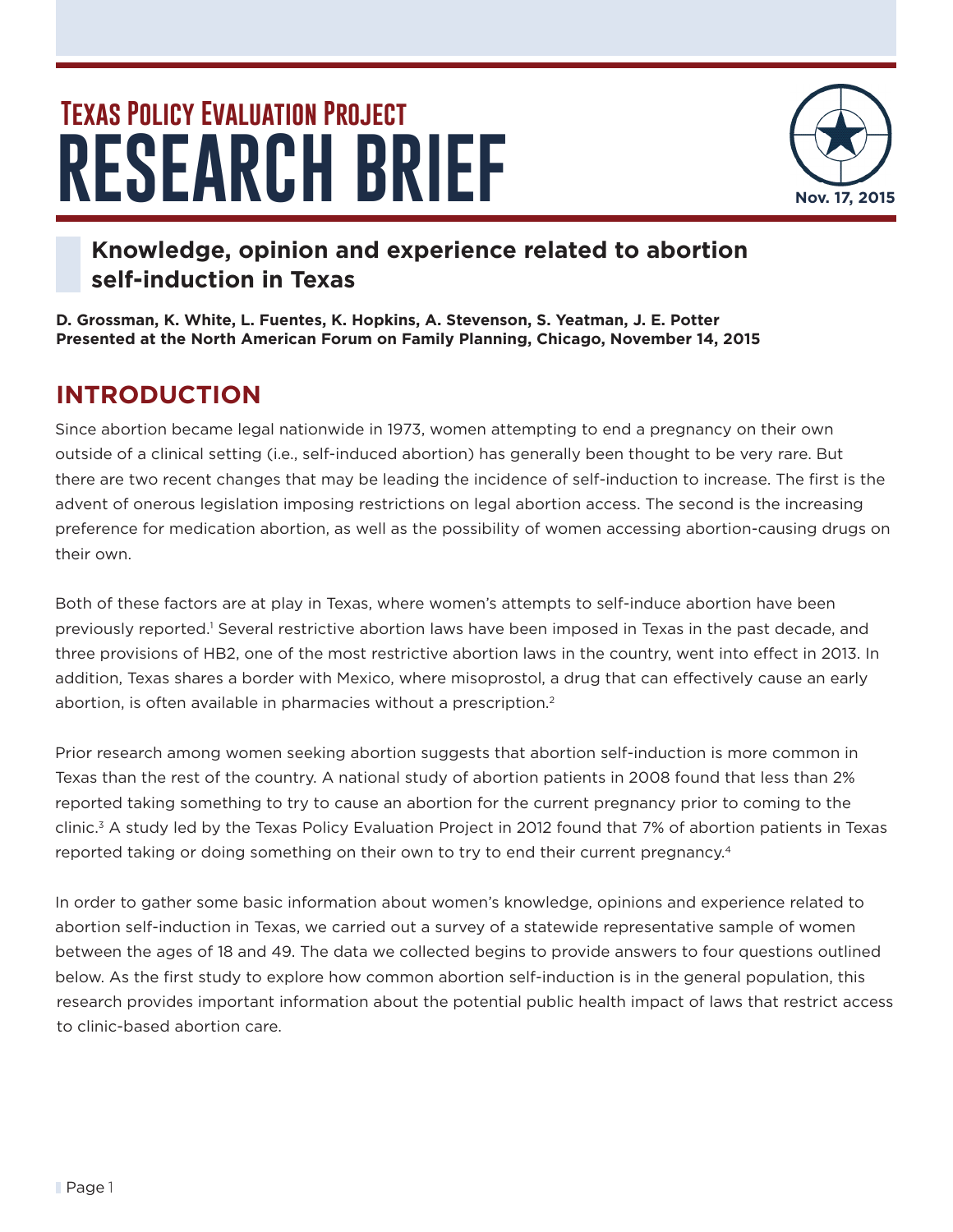# **FINDINGS**

#### **How many women in Texas have tried to end a pregnancy on their own?**

To answer this question, we asked women about abortion self-induction in two ways. First, we asked each respondent whether she thought her best friend had ever attempted to end a pregnancy on her own without medical assistance. Asking about the woman's best friend takes advantage of the fact that friends tend to be similar to one another in terms of sociodemographics and behavior. When asked about a stigmatized behavior such as abortion, a woman may be more likely to tell the truth about her best friend, while she may withhold the information about herself. This methodology has been used in other settings to estimate how common abortion is.5 After asking women about their best friend, we then asked whether they themselves had ever tried to end a pregnancy without medical assistance.

Overall, 1.7% of women aged 18-49 reported that they had ever tried to end a pregnancy on their own. As noted above, since women tend to underreport abortion in surveys, this gives us a low estimate for the frequency of abortion self-induction in the general population.

When asked about their best friends, 1.8% said they were sure their best friend had done this, and an additional 2.3% said they suspected she had done this. This gives us a high estimate of 4.1% of adult women of reproductive age who have ever attempted abortion self-induction. By applying these proportions to the 5,949,149 women aged 18-49 in Texas, we estimate that somewhere between 100,000 and 240,000 women in this age range have tried to end a pregnancy on their own without medical assistance (see Table 1).

#### **Table 1. Estimated number of Texas women age 18-49 who have attempted abortion self-induction**

|                                                   | Low estimate                                                | High estimate |
|---------------------------------------------------|-------------------------------------------------------------|---------------|
| Proportion                                        | 1.7%* (95% CI 0.9-3.3%) 4.1% <sup>#</sup> (95% CI 2.4-7.1%) |               |
| Estimated number of Texas women age 18-49 100,000 |                                                             | 240,000       |

CI: Confidence interval

\* Estimate from self-report of abortion self-induction

# Estimate from best-friend report of abortion self-induction (sure about friend's behavior and suspects friend attempted self-induction)

#### **In which populations in Texas is abortion self-induction more common?**

Overall, 22% of respondents reported that they, their best friend (including suspecting their best friend), or someone else they knew had ever attempted abortion self-induction. In an analysis that controlled for a variety of sociodemographic factors, including age and reported history of abortion, we found that the following populations were significantly more likely to know someone who had attempted self-induction or to have done it themselves:

- Latina women living in a county that borders Mexico
- Women who reported that they had ever found it difficult to obtain reproductive health services like birth control or Pap smears (for example, because of the cost of these services or because of difficuties arranging transport to a clinic)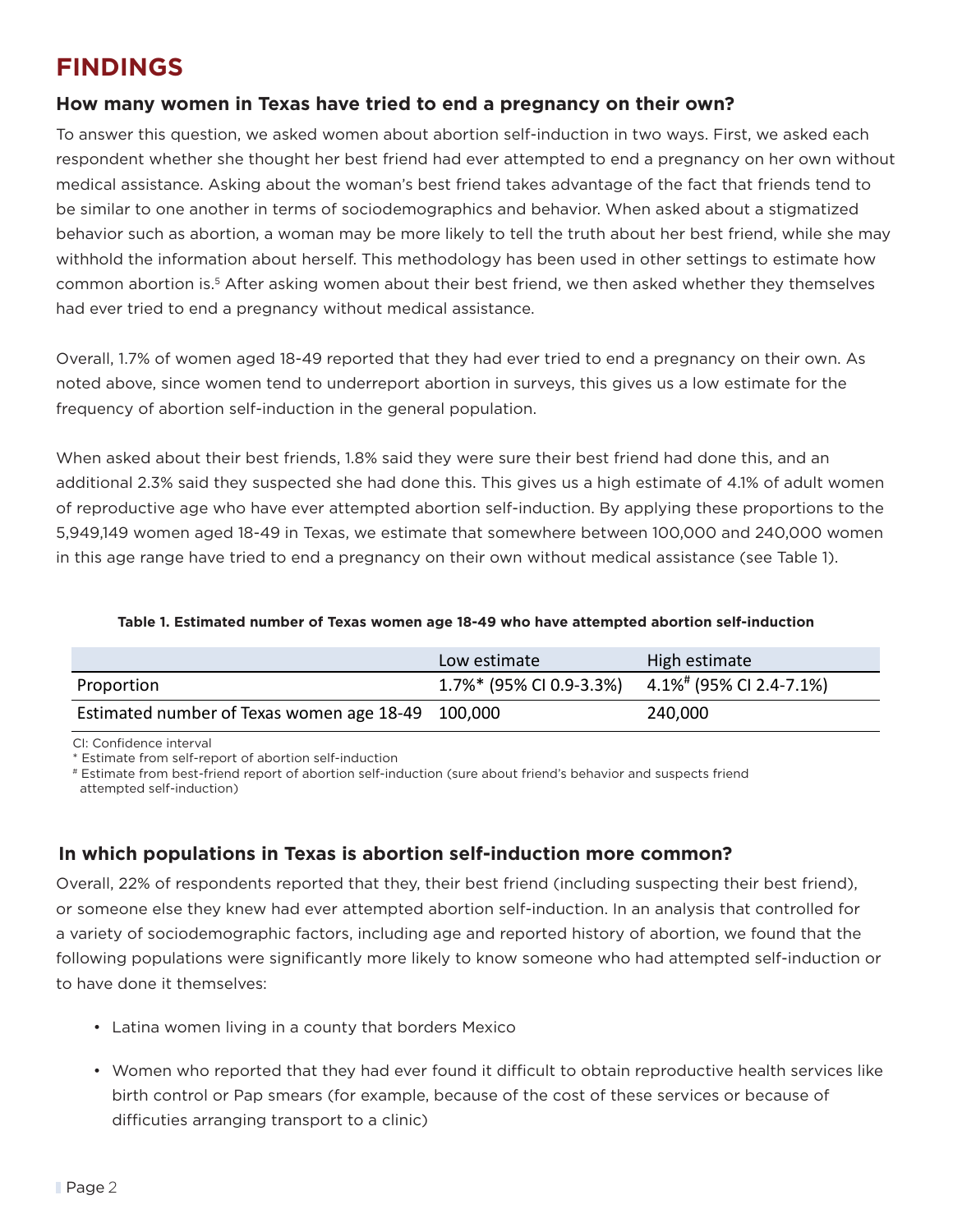# **FINDINGS, cont'd.**

### **Which methods of abortion self-induction have Texas women heard of?**

A typical medication abortion in the US involves taking two drugs: mifepristone and misoprostol. Misoprostol, sometimes known by the brand name Cytotec, is a prostaglandin-like drug that can also be used alone and can be very effective to induce an abortion, especially when used early in pregnancy. In settings where mifepristone, or RU-486, is not available, the World Health Organization recommends the misoprostol-only regimen for early medical abortion.<sup>6</sup> Prior research has indicated that women sometimes obtain misoprostol in Mexican pharmacies or on the black market in the US to induce an abortion.<sup>1</sup>

When asked directly about misoprostol, only 13% of respondents in this survey said they had heard of it. However, it was the most commonly reported method among women who reported knowing someone who had attempted abortion self-induction. Other methods reported by those who knew someone who had attempted self-induction included herbs or homeopathic remedies, getting hit or punched in the abdomen, using alcohol or illicit drugs, or taking hormonal pills.

### **What do women think about abortion self-induction?**

We asked survey respondents their opinion about women trying to end a pregnancy on their own by using medicine or herbs, some of which may be safe and effective and other methods that do not work and can even be dangerous. Women could agree with multiple statements and their responses are shown in Figure 1.

#### **Figure 1. Opinions on abortion self-induction**



Respondents could select more than one response.

Of note, only 14% of respondents thought that abortion self-induction should be against the law. 34% of respondents said they were against abortion but could understand why a woman would try this.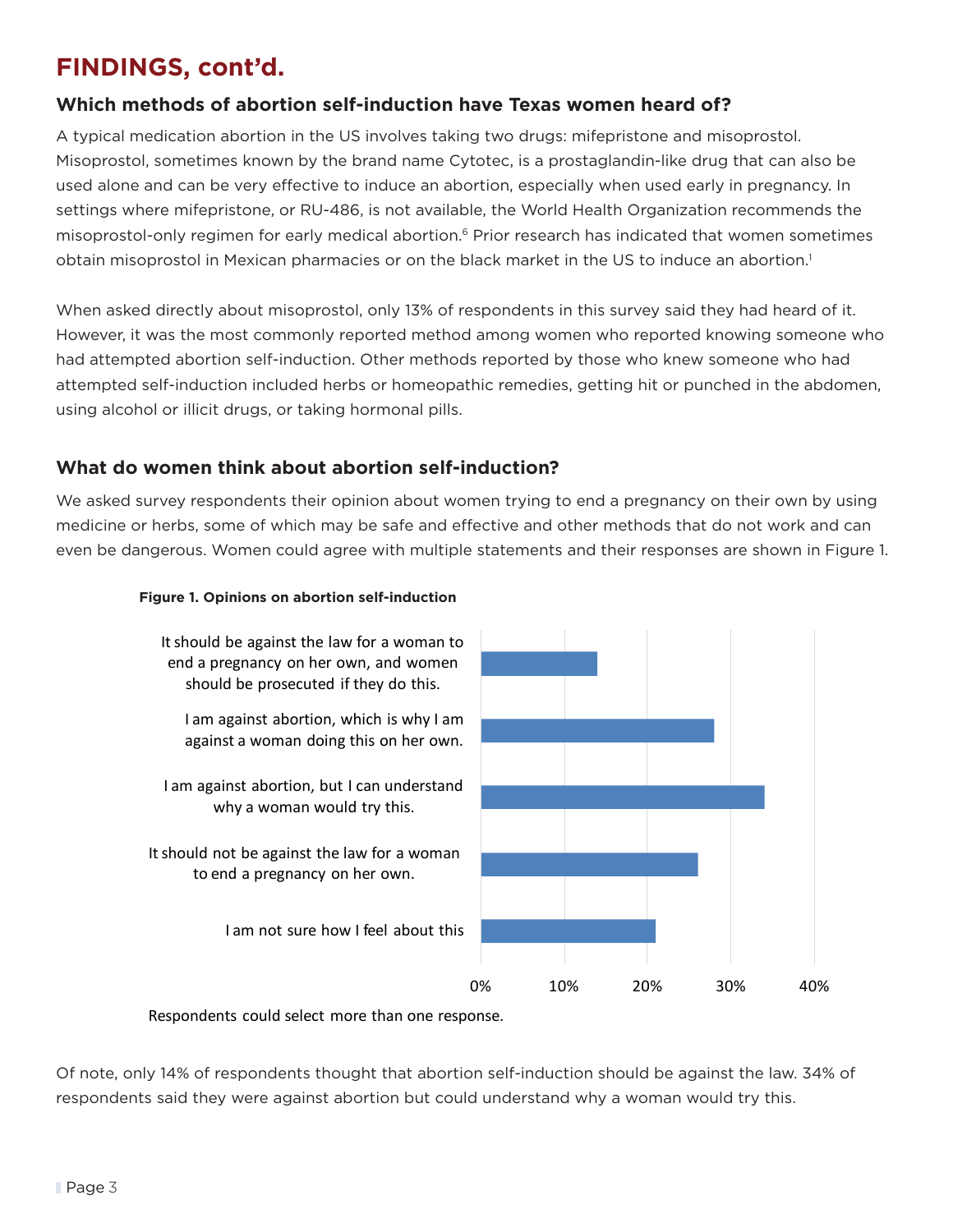# **CONCLUSIONS**

- Abortion self-induction is not common in Texas, but it does occur. We estimate that somewhere between 100,000 and 240,000 women age 18-49 in Texas have ever tried to end a pregnancy on their own without medical assistance.
- In Texas, abortion self-induction appears to be more common among Latinas near the US-Mexico border and among women who report barriers accessing reproductive health services.
- Women have heard of a range of methods that are used to induce an abortion on one's own, but misoprostol is the only effective abortion-inducing drug that was mentioned. Other methods, such as herbs or hormonal pills, are not effective, and some methods, such as getting punched in the abdomen, are potentially dangerous.
- Regardless of women's opinions about abortion, few think that women should be prosecuted for attempting to end a pregnancy on their own. While there have been several high-profile cases of women accused of abortion self-induction who were prosecuted,7 our findings here suggest that criminalization of this behavior is not supported by Texas women of reproductive age.
- Over half of facilities providing abortion care in Texas have closed since 2013 due to the omnibus law known as HB2. If the final portion of HB2 goes into effect requiring all facilities providing abortion to meet the standards of ambulatory surgical centers, the number of facilities will be further reduced from 18 to 10. Given that the populations we found to be most familiar with abortion self-induction are among those that have been most directly affected by the closure of abortion clinics in the state, we suspect that abortion self-induction will increase as clinic-based care becomes more difficult to access. This hypothesis is further supported by international evidence, where legal restrictions on abortion tend to increase unsafe abortion, but do not reduce the overall incidence of abortion.<sup>8</sup> Our estimates here provide a rigorous baseline measure of abortion self-induction to track this behavior moving forward.

# **METHODS**

Data for this report are from a study commissioned by TxPEP and conducted by GfK using its KnowledgePanel. KnowledgePanel is a nationally representative, probability-based online non-volunteer access panel. GfK sampled households in the KnowledgePanel and then invited 1,397 non-institutionalized Texas-resident women between the ages of 18 and 49 to participate in the survey; 779 women completed it. Data collection took place over 5 weeks from December 2014 to January 2015.

Abortion self-induction was described in the survey as follows:

"Women make different choices about how to end an unwanted pregnancy. Some women may go to a hospital, clinic, or doctor's office to have an abortion. Other women may do something to try to end a pregnancy without medical assistance. For example, they may get information from the internet, a friend, or family member about pills, medicine, or herbs they can take on their own, or they may do something else to try to end the pregnancy."